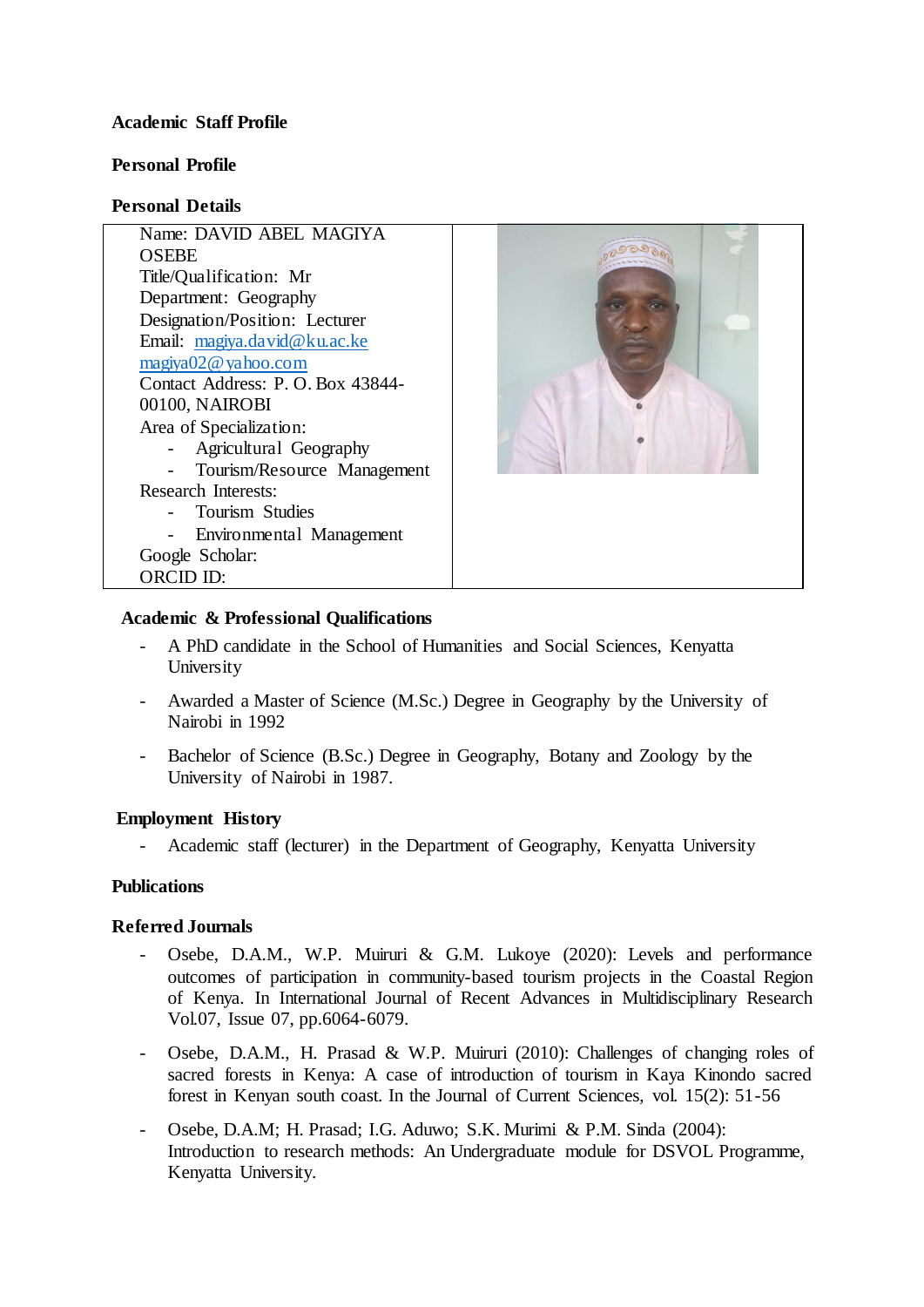- Osebe, D.A.M (1998): Healing the Environment: Challenges to the caretakers of the earth: **In the Christian Educator Journal of Religious Education,** vol. 10. No.2 pp.16-19
- Osebe, D.A.M (1997): Managing pollutants in the city of Nairobi, Kenya: The challenges of alternative options. **In the Christian Educator Journal of Religious Education,** vol.10, no.1, pp.11-13
- Osebe, D.A.M & C.A. Shisanya (2003): Air-Photo-Interpretation and field course. An Undergraduate module for DSVOL Programme, Kenyatta University

# **Conference/Workshops/Seminar Papers**

### **Conference Papers, Seminar Papers**

Osebe, D.A.M. (2020). Social capital determinant, levels and performance outcomes of participation in community-based tourism projects in the Coastal Region of Kenya. Paper presented at the GORILLA Conference in Uganda on 3<sup>rd</sup> December 2020: https://mail.google.com/mail/u/0/#inbox/FMfcgxwKjnRnHltpSXtwKqbvwWqdFvSD

Osebe, D.A.M (2009): Breathing life into gender dimensions of ecotourism assets in Kenya. Seminar paper presented at an international conference on sustainable energy and environment in New Delhi India between  $27<sup>th</sup>$  and  $29<sup>th</sup>$  October 2009.

#### **Research**

- An assessment of participation dynamics in community-based tourism initiatives in the coastal region of Kenya (PhD Project)
- Enhancing community participation in pro-poor tourism projects in Kenya: A case of ecotourism initiatives in the coastal region of Kenya, (with W.P. Muiruri in 2008).
- The effects of pricing in a model of municipal refuse services in the city of Nairobi, Kenya (with Z.A. Ogutu in 1997).
- (Ecological and socioeconomic factors influencing livestock production: A case study of dairy industry in three major agro-ecological zones of Kisii district, west Kenya, (M.Sc. Thesis, University of Nairobi - 1992).
- The role of smallholder tea industry in rural development in East Mugirango location, Kisii District (a B.Sc. Dissertation, University of Nairobi – 1987).

#### **Funded Projects**

- (i) Determinants of governance in community-based tourism initiatives in the Coastal region of Kenya (sponsored by National Research Fund in 2018)
- (ii) Challenges of pro-tourism: A case of eco-tourism in Kaya Kinondo sacred forest in Kenyan south coast (Funded by Kenyatta University VC Research Grant in 2010)
- (iii) Modelling of Solid Waste Management in the City of Nairobi (Funded by CODESRIA in 1997)